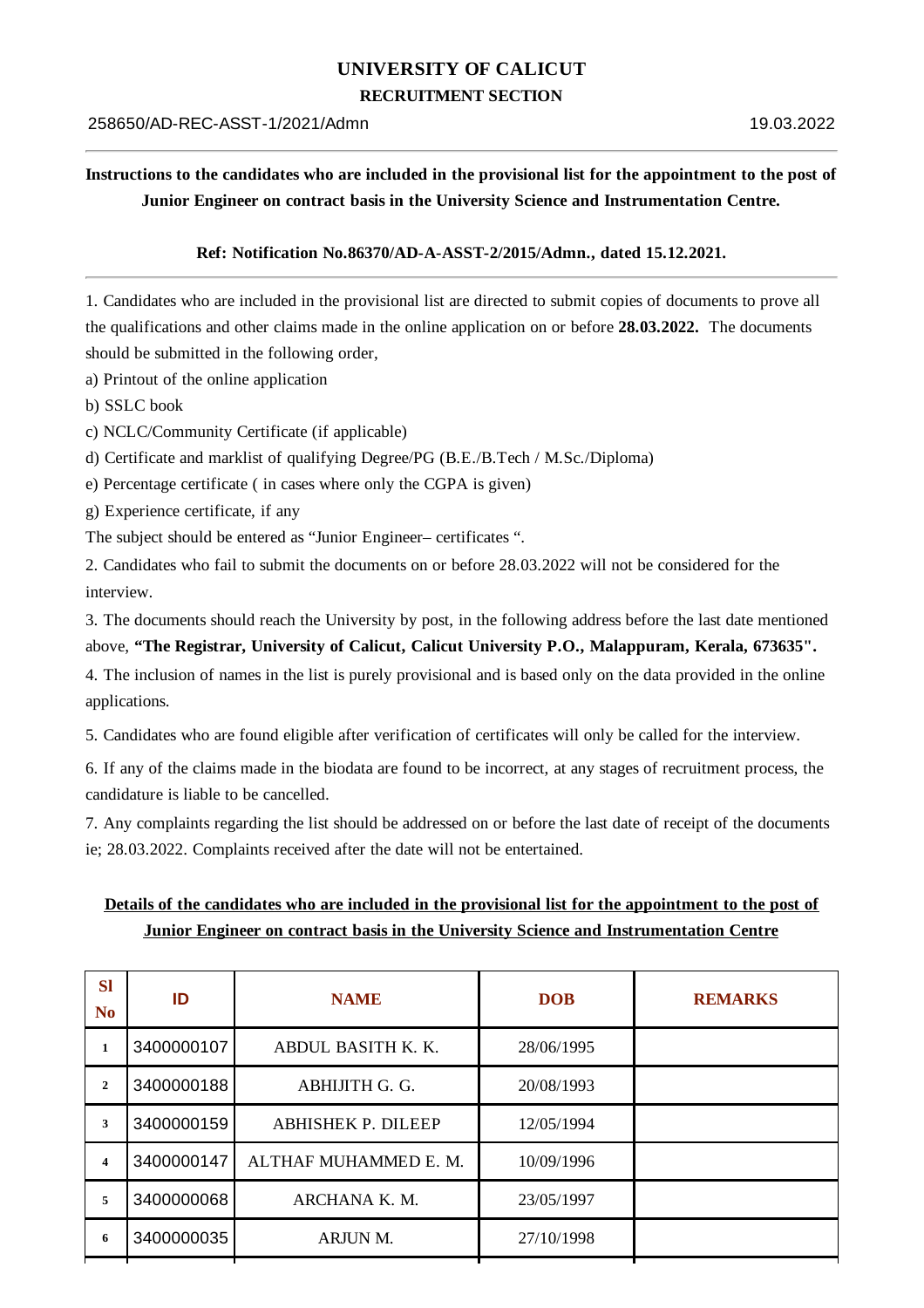| $\overline{7}$ | 3400000179 | ARUN P.                   | 18/03/1985 |  |
|----------------|------------|---------------------------|------------|--|
| 8              | 3400000204 | ASHOK K.                  | 02/11/1988 |  |
| 9              | 3400000039 | <b>ASWATHI K.</b>         | 23/04/1997 |  |
| 10             | 3400000094 | ATHULYA A.S.              | 02/04/1998 |  |
| 11             | 3400000038 | AZHAR ALI P. B.           | 08/08/1994 |  |
| 12             | 3400000134 | DAVID PRAISE PRINCHAN     | 24/09/1997 |  |
| 13             | 3400000160 | DIJITH S.                 | 06/01/1998 |  |
| 14             | 3400000151 | FASEENA K. S.             | 07/04/1993 |  |
| 15             | 3400000123 | HARI V. S.                | 26/09/1998 |  |
| 16             | 3400000086 | IRSHAD RAHMAN K.          | 08/06/1993 |  |
| 17             | 3400000144 | <b>JASIM ALI M.</b>       | 15/03/1999 |  |
| 18             | 3400000033 | <b>JASIN A.</b>           | 20/09/1990 |  |
| 19             | 3400000109 | JEESHMA V.                | 13/04/1998 |  |
| 20             | 3400000098 | JIHAD P. P.               | 25/05/1987 |  |
| 21             | 3400000220 | JIJULAL.C.                | 22/11/1989 |  |
| 22             | 3400000112 | JINISHA M.                | 07/05/1996 |  |
| 23             | 3400000126 | JITHIN J.                 | 03/06/1999 |  |
| 24             | 3400000050 | MAJIDA L.                 | 07/09/1984 |  |
| 25             | 3400000168 | MUNEER K. P.              | 12/03/1988 |  |
| 26             | 3400000146 | NIGESH K.                 | 05/01/1991 |  |
| 27             | 3400000018 | <b>NOUFAN FARIS M.</b>    | 01/12/1998 |  |
| 28             | 3400000070 | NUFAIL K.T.               | 30/06/1995 |  |
| 29             | 3400000127 | PRATHYUSH M.              | 21/01/1994 |  |
| 30             | 3400000192 | RAJESH UNNIKRISHNAN T. P. | 22/10/1993 |  |
| 31             | 3400000175 | RASIL C.                  | 15/05/1990 |  |
| 32             | 3400000040 | RISHNA V.                 | 23/06/1993 |  |
| 33             | 3400000064 | SAHLAK.                   | 22/05/1991 |  |
| 34             | 3400000209 | SAJEESH P.                | 07/09/1989 |  |
| 35             | 3400000121 | SANJUBAL D. K.            | 01/06/1993 |  |
| 36             | 3400000177 | SARANG SETHU K.           | 06/04/1998 |  |
| 37             | 3400000201 | <b>SHAMEER KEELAILLAM</b> | 24/02/1992 |  |
| 38             | 3400000153 | SHAMLA K. P.              | 20/11/1992 |  |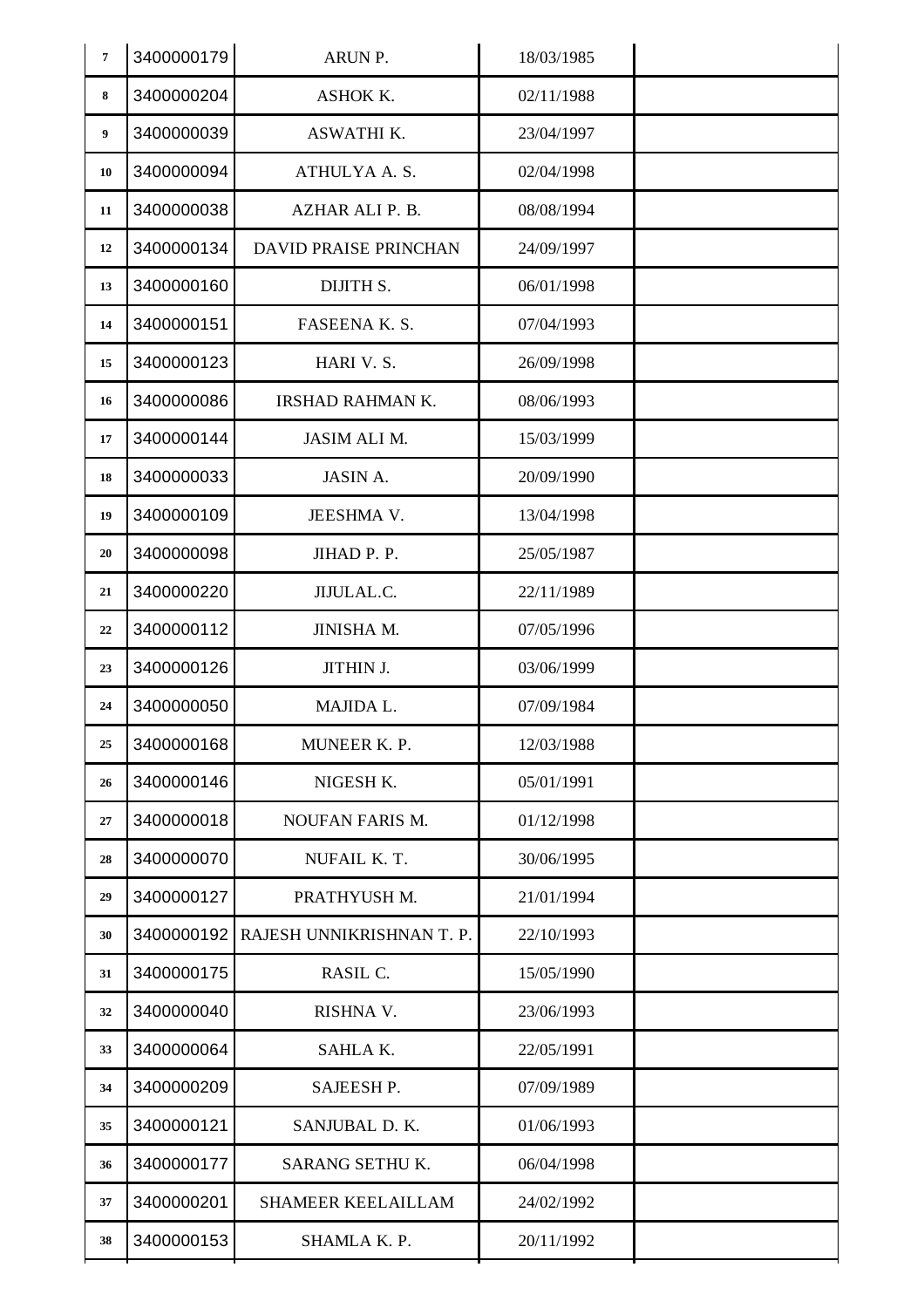| 39 | 3400000229 | SHARAN MOHAN M.     | 19/02/1993 |                                                                                                                                                                           |
|----|------------|---------------------|------------|---------------------------------------------------------------------------------------------------------------------------------------------------------------------------|
| 40 | 3400000089 | SHINSHA K.          | 28/05/1995 |                                                                                                                                                                           |
| 41 | 3400000155 | <b>SREERAG K.</b>   | 21/05/1993 |                                                                                                                                                                           |
| 42 | 3400000030 | THANSEEH SALAM A.V. | 06/01/1998 |                                                                                                                                                                           |
| 43 | 3400000152 | V. VIPIN            | 25/03/1993 |                                                                                                                                                                           |
| 44 | 3400000066 | VAISHNAVI T. A.     | 09/11/1993 |                                                                                                                                                                           |
| 45 | 3400000132 | VISHNU M.           | 03/09/1991 |                                                                                                                                                                           |
| 46 | 3400000071 | AJESH P.K.          | 12/04/1982 | Eligible only if candidate<br>possesses 8 years of<br>experience in the operation<br>of sophisticated<br>Instruments / repair and<br>maintenance of modern<br>equipments. |
| 47 | 3400000187 | ABHIJITH G. G.      | 20/08/1993 | Eligible only if candidate<br>possesses B.Tech In<br>Electrical / Electronics /<br>Instrumentation /<br>Communication                                                     |
| 48 | 3400000001 | ABHILASH O.S.       | 24/12/1987 | Eligible only if candidate<br>possesses B.Tech In<br>Electrical / Electronics /<br>Instrumentation /<br>Communication                                                     |
| 49 | 3400000165 | <b>ADERSH AJITH</b> | 13/06/1997 | Eligible only if candidate<br>possesses B.Tech In<br>Electrical / Electronics /<br>Instrumentation /<br>Communication                                                     |
| 50 | 3400000225 | ADHUL S.V.          | 20/04/1992 | Eligible only if candidate<br>possesses B.Tech In<br>Electrical / Electronics /<br>Instrumentation /<br>Communication                                                     |
| 51 | 3400000087 | AJISH T.            | 26/11/1994 | Eligible only if candidate<br>possesses B.Tech In<br>Electrical / Electronics /<br>Instrumentation /<br>Communication                                                     |
| 52 | 3400000203 | AKHILA C. P.        | 15/09/1997 | Eligible only if candidate<br>possesses B.Tech In<br>Electrical / Electronics /                                                                                           |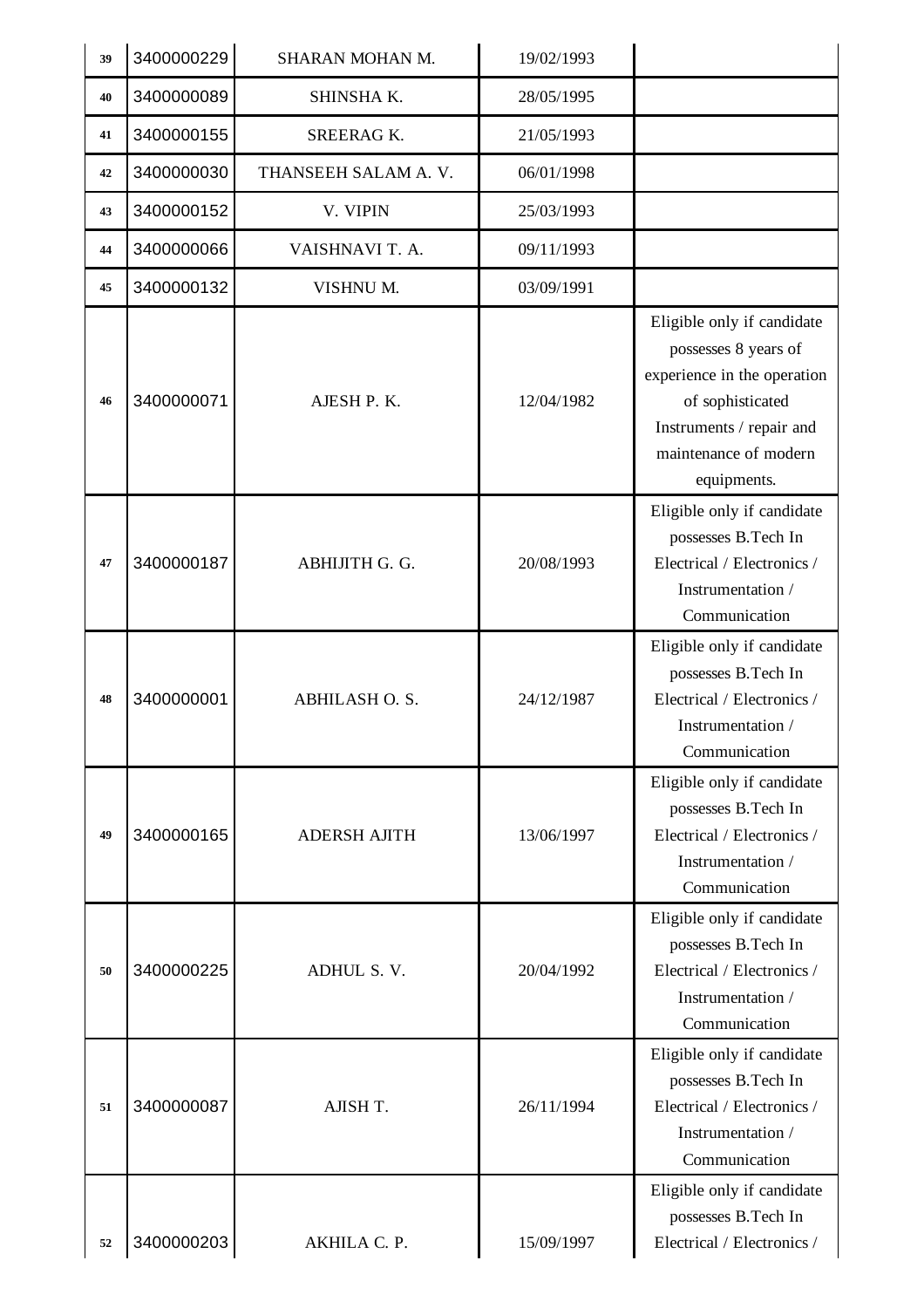|    |            |                     |            | Instrumentation /                                                                                                     |
|----|------------|---------------------|------------|-----------------------------------------------------------------------------------------------------------------------|
|    |            |                     |            | Communication                                                                                                         |
| 53 | 3400000219 | AKSHAY R.           | 04/09/1996 | Eligible only if candidate<br>possesses B.Tech In<br>Electrical / Electronics /<br>Instrumentation /<br>Communication |
| 54 | 3400000180 | ALIA SHAFI MOHAMMED | 01/03/1993 | Eligible only if candidate<br>possesses B.Tech In<br>Electrical / Electronics /<br>Instrumentation /<br>Communication |
| 55 | 3400000154 | <b>ALIN GEORGE</b>  | 20/03/1996 | Eligible only if candidate<br>possesses B.Tech In<br>Electrical / Electronics /<br>Instrumentation /<br>Communication |
| 56 | 3400000124 | AMAL V.K.           | 05/04/1995 | Eligible only if candidate<br>possesses B.Tech In<br>Electrical / Electronics /<br>Instrumentation /<br>Communication |
| 57 | 3400000198 | ANAND T. N.         | 29/04/1993 | Eligible only if candidate<br>possesses B.Tech In<br>Electrical / Electronics /<br>Instrumentation /<br>Communication |
| 58 | 3400000096 | ANCHU S.            | 28/01/1997 | Eligible only if candidate<br>possesses B.Tech In<br>Electrical / Electronics /<br>Instrumentation /<br>Communication |
| 59 | 3400000173 | ANUSHA P.           | 30/04/1992 | Eligible only if candidate<br>possesses B.Tech In<br>Electrical / Electronics /<br>Instrumentation /<br>Communication |
| 60 | 3400000205 | ANUSHREE K. P.      | 06/01/1996 | Eligible only if candidate<br>possesses B.Tech In<br>Electrical / Electronics /<br>Instrumentation /<br>Communication |
| 61 | 3400000145 | ARJUN P.            | 20/02/1989 | Eligible only if candidate<br>possesses B.Tech In<br>Electrical / Electronics /                                       |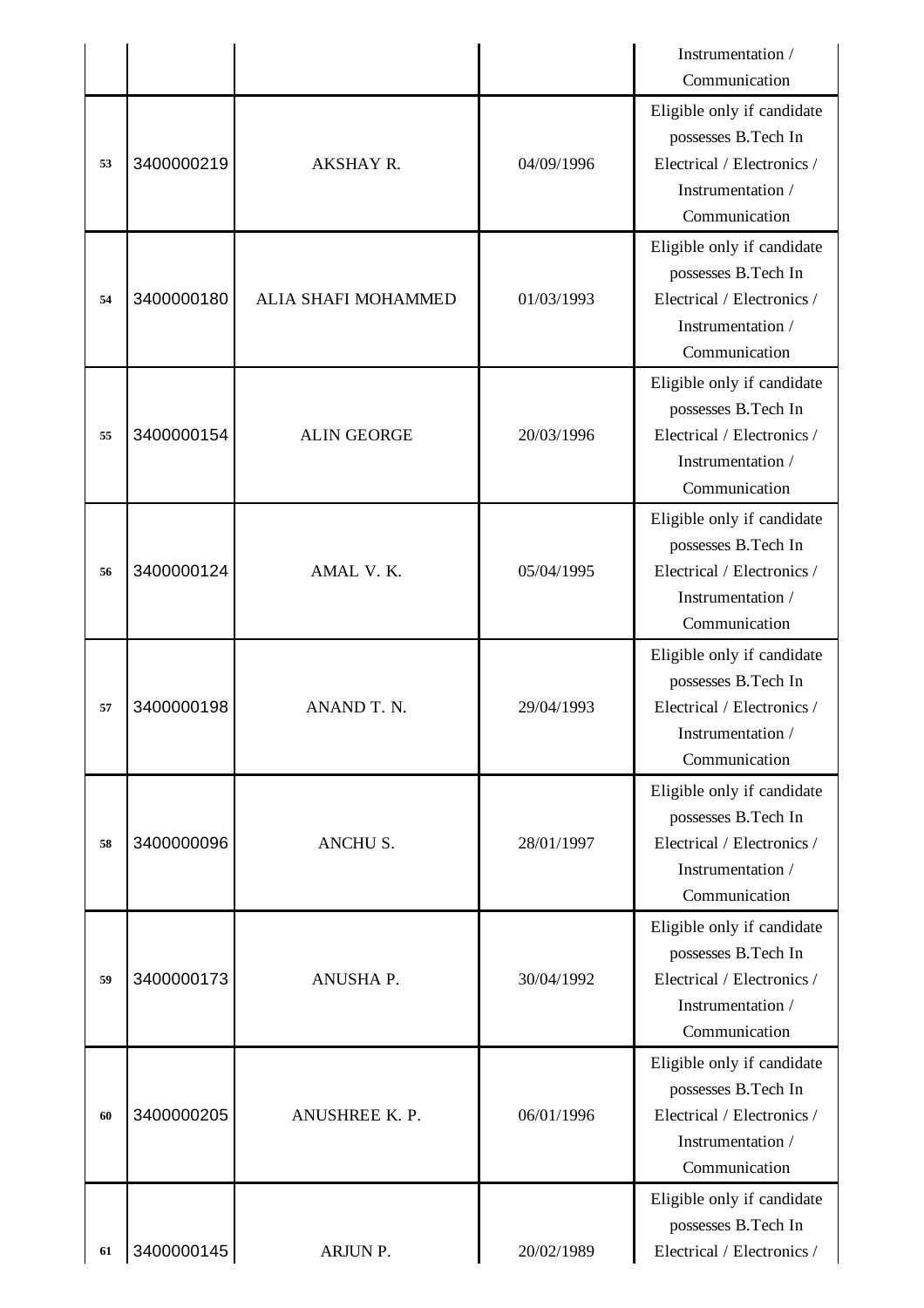|    |            |                        |            | Instrumentation /<br>Communication                                                                                    |
|----|------------|------------------------|------------|-----------------------------------------------------------------------------------------------------------------------|
| 62 | 3400000164 | ASWANI ASHOK M.        | 25/05/1991 | Eligible only if candidate<br>possesses B.Tech In<br>Electrical / Electronics /<br>Instrumentation /<br>Communication |
| 63 | 3400000099 | ATHIRA C.              | 31/05/1991 | Eligible only if candidate<br>possesses B.Tech In<br>Electrical / Electronics /<br>Instrumentation /<br>Communication |
| 64 | 3400000217 | CHANDNI K. P.          | 27/03/1992 | Eligible only if candidate<br>possesses B.Tech In<br>Electrical / Electronics /<br>Instrumentation /<br>Communication |
| 65 | 3400000119 | DHANYA SIVADAS M. M.   | 29/03/1997 | Eligible only if candidate<br>possesses B.Tech In<br>Electrical / Electronics /<br>Instrumentation /<br>Communication |
| 66 | 3400000129 | DHILSHA DAYANAND I. M. | 13/01/1995 | Eligible only if candidate<br>possesses B.Tech In<br>Electrical / Electronics /                                       |
|    |            |                        |            | Instrumentation /<br>Communication                                                                                    |
| 67 | 3400000008 | DIVYA E.               | 07/05/1987 | Eligible only if candidate<br>possesses B.Tech In<br>Electrical / Electronics /<br>Instrumentation /<br>Communication |
| 68 | 3400000125 | <b>GANGA S. KUMAR</b>  | 10/12/1998 | Eligible only if candidate<br>possesses B.Tech In<br>Electrical / Electronics /<br>Instrumentation /<br>Communication |
| 69 | 3400000061 | HARIKRISHNAN M. U.     | 02/04/1993 | Eligible only if candidate<br>possesses B.Tech In<br>Electrical / Electronics /<br>Instrumentation /<br>Communication |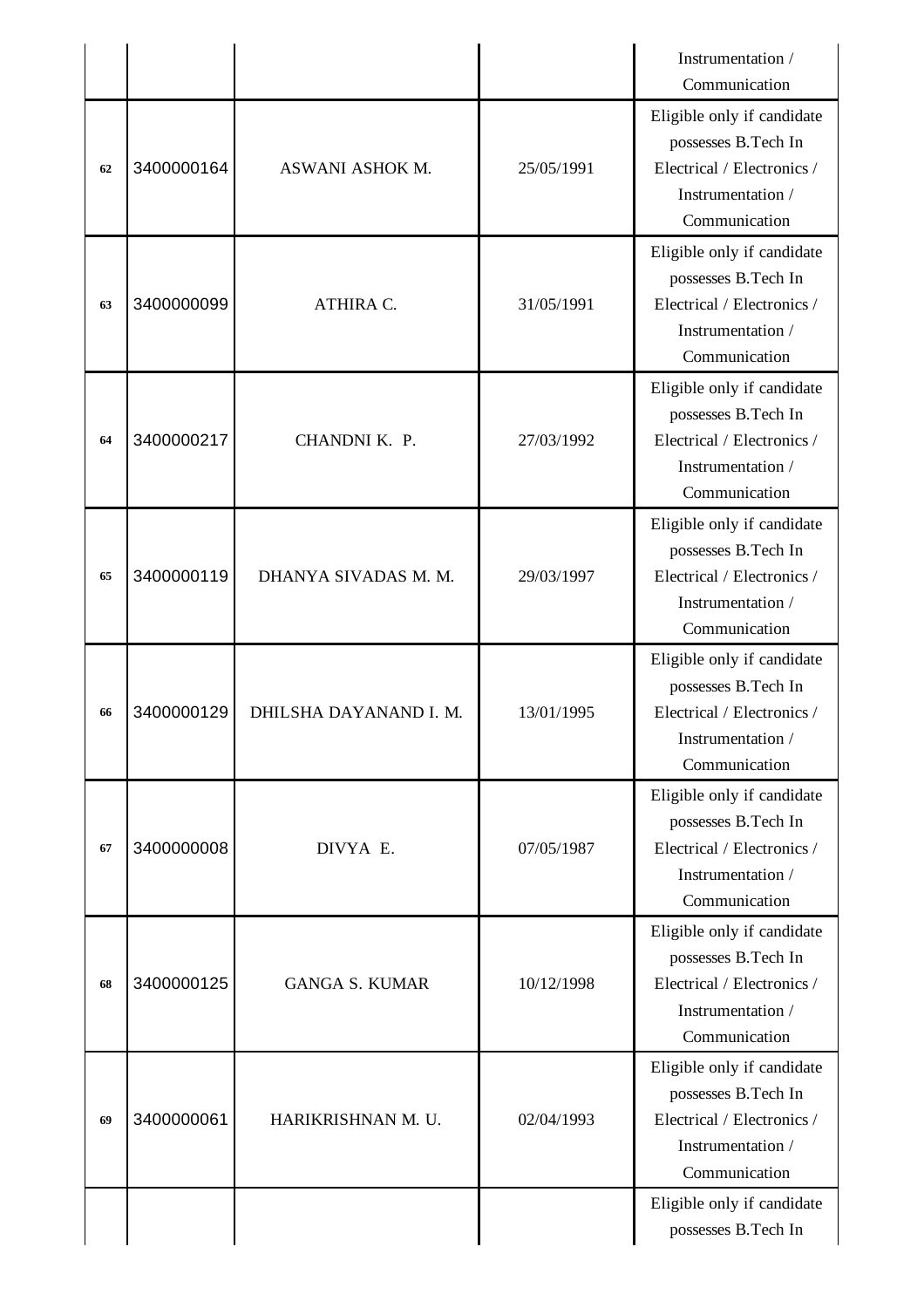| 70 | 3400000207 | HARITHA U. G.       | 03/03/1996 | Electrical / Electronics /<br>Instrumentation /<br>Communication                                                      |
|----|------------|---------------------|------------|-----------------------------------------------------------------------------------------------------------------------|
| 71 | 3400000142 | HIBA E.             | 19/02/1998 | Eligible only if candidate<br>possesses B.Tech In<br>Electrical / Electronics /<br>Instrumentation /<br>Communication |
| 72 | 3400000067 | HUSNA FARHATH V. M. | 21/03/1996 | Eligible only if candidate<br>possesses B.Tech In<br>Electrical / Electronics /<br>Instrumentation /<br>Communication |
| 73 | 3400000172 | INDU M.             | 05/07/1991 | Eligible only if candidate<br>possesses B.Tech In<br>Electrical / Electronics /<br>Instrumentation /<br>Communication |
| 74 | 3400000037 | JILBIN P. JOY       | 08/05/1995 | Eligible only if candidate<br>possesses B.Tech In<br>Electrical / Electronics /<br>Instrumentation /<br>Communication |
| 75 | 3400000022 | JINSY A.            | 18/01/1994 | Eligible only if candidate<br>possesses B.Tech In<br>Electrical / Electronics /<br>Instrumentation /<br>Communication |
| 76 | 3400000104 | JISHNU E. K.        | 02/07/1995 | Eligible only if candidate<br>possesses B.Tech In<br>Electrical / Electronics /<br>Instrumentation /<br>Communication |
| 77 | 3400000069 | JITHESH P. P.       | 10/05/1989 | Eligible only if candidate<br>possesses B.Tech In<br>Electrical / Electronics /<br>Instrumentation /<br>Communication |
| 78 | 3400000194 | <b>JOONARAJ R.</b>  | 29/05/1994 | Eligible only if candidate<br>possesses B.Tech In<br>Electrical / Electronics /<br>Instrumentation /<br>Communication |
|    |            |                     |            | Eligible only if candidate<br>possesses B.Tech In                                                                     |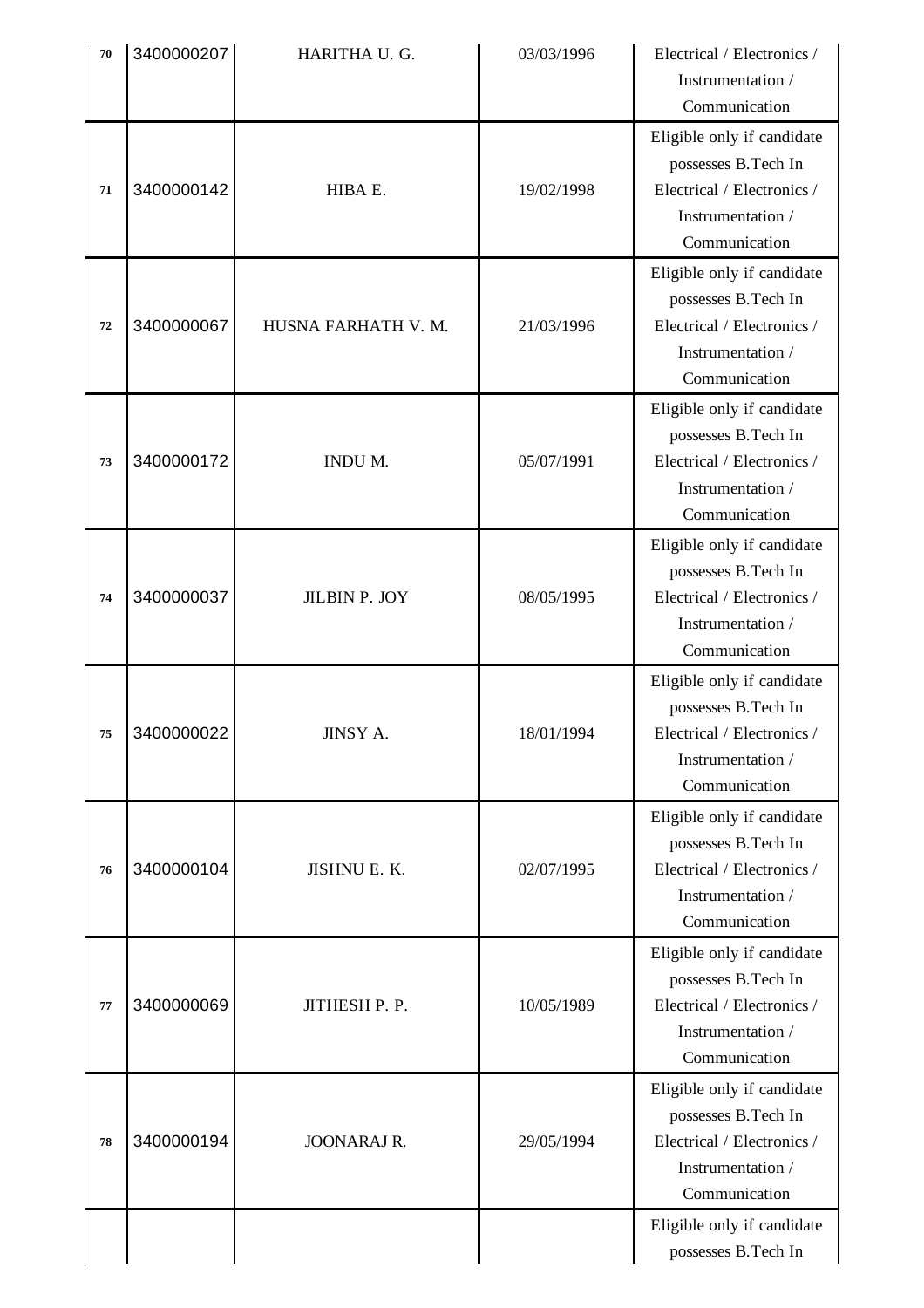| 79 | 3400000029 | JUNAID V. K.                     | 01/12/1987 | Electrical / Electronics /<br>Instrumentation /<br>Communication                                                      |
|----|------------|----------------------------------|------------|-----------------------------------------------------------------------------------------------------------------------|
| 80 | 3400000097 | KAVYA VENUGOPALAN                | 11/05/1996 | Eligible only if candidate<br>possesses B.Tech In<br>Electrical / Electronics /<br>Instrumentation /<br>Communication |
| 81 |            | 3400000200 KEERTHY MURALEEDHARAN | 22/10/1994 | Eligible only if candidate<br>possesses B.Tech In<br>Electrical / Electronics /<br>Instrumentation /<br>Communication |
| 82 | 3400000189 | <b>KIRAN FRANCIS</b>             | 28/01/1994 | Eligible only if candidate<br>possesses B.Tech In<br>Electrical / Electronics /<br>Instrumentation /<br>Communication |
| 83 | 3400000103 | LIYAK.                           | 07/07/1994 | Eligible only if candidate<br>possesses B.Tech In<br>Electrical / Electronics /<br>Instrumentation /<br>Communication |
| 84 | 3400000041 | <b>LIYOS JOHN</b>                | 15/10/1994 | Eligible only if candidate<br>possesses B.Tech In<br>Electrical / Electronics /<br>Instrumentation /<br>Communication |
| 85 | 3400000110 | MANJU MOHAN P.                   | 16/05/1995 | Eligible only if candidate<br>possesses B.Tech In<br>Electrical / Electronics /<br>Instrumentation /<br>Communication |
| 86 | 3400000157 | MANJUSHA K.                      | 30/12/1991 | Eligible only if candidate<br>possesses B.Tech In<br>Electrical / Electronics /<br>Instrumentation /<br>Communication |
| 87 | 3400000053 | MANOOP K.                        | 20/03/1992 | Eligible only if candidate<br>possesses B.Tech In<br>Electrical / Electronics /<br>Instrumentation /<br>Communication |
|    |            |                                  |            | Eligible only if candidate                                                                                            |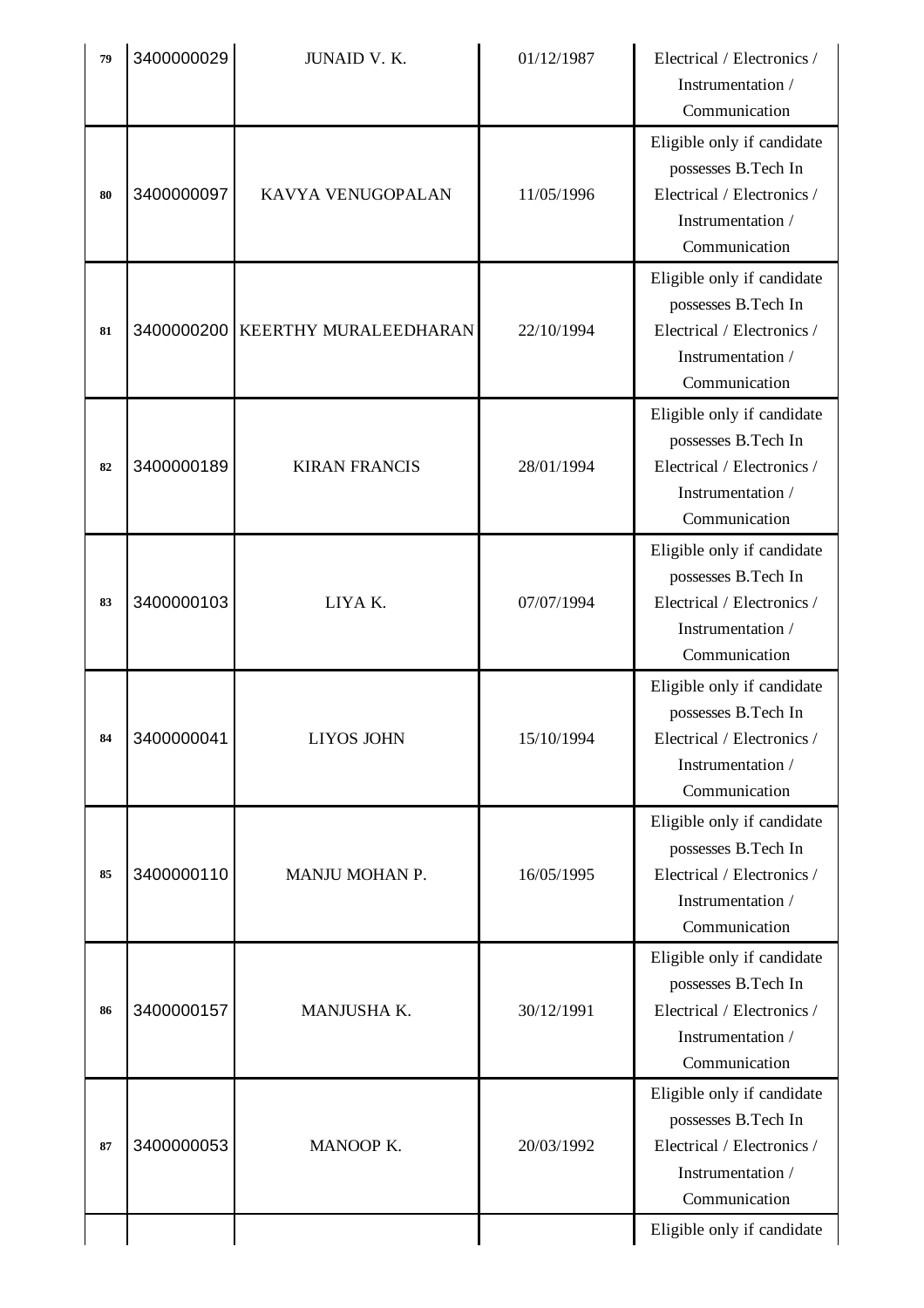| 88 | 3400000025 | MANULAL V.                             | 26/01/1990 | possesses B.Tech In<br>Electrical / Electronics /<br>Instrumentation /<br>Communication                               |
|----|------------|----------------------------------------|------------|-----------------------------------------------------------------------------------------------------------------------|
| 89 | 3400000185 | <b>MIDHUN MURALI</b>                   | 03/07/1989 | Eligible only if candidate<br>possesses B.Tech In<br>Electrical / Electronics /<br>Instrumentation /<br>Communication |
| 90 | 3400000111 | MOHITHA DEEP K.                        | 12/12/1992 | Eligible only if candidate<br>possesses B.Tech In<br>Electrical / Electronics /<br>Instrumentation /<br>Communication |
| 91 | 3400000010 | <b>MUHAMMED</b><br><b>SWALAHUDDEEN</b> | 26/02/1993 | Eligible only if candidate<br>possesses B.Tech In<br>Electrical / Electronics /<br>Instrumentation /<br>Communication |
| 92 | 3400000019 | NEENA P.                               | 31/05/1986 | Eligible only if candidate<br>possesses B.Tech In<br>Electrical / Electronics /<br>Instrumentation /<br>Communication |
| 93 | 3400000021 | PRAVEEN V. P.                          | 09/02/1995 | Eligible only if candidate<br>possesses B.Tech In<br>Electrical / Electronics /<br>Instrumentation /<br>Communication |
| 94 | 3400000049 | RAFEENA A.                             | 12/04/1989 | Eligible only if candidate<br>possesses B.Tech In<br>Electrical / Electronics /<br>Instrumentation /<br>Communication |
| 95 | 3400000060 | <b>RAHUL RAJ</b>                       | 05/08/1992 | Eligible only if candidate<br>possesses B.Tech In<br>Electrical / Electronics /<br>Instrumentation /<br>Communication |
| 96 | 3400000080 | RAISON P. J.                           | 13/01/1995 | Eligible only if candidate<br>possesses B.Tech In<br>Electrical / Electronics /<br>Instrumentation /<br>Communication |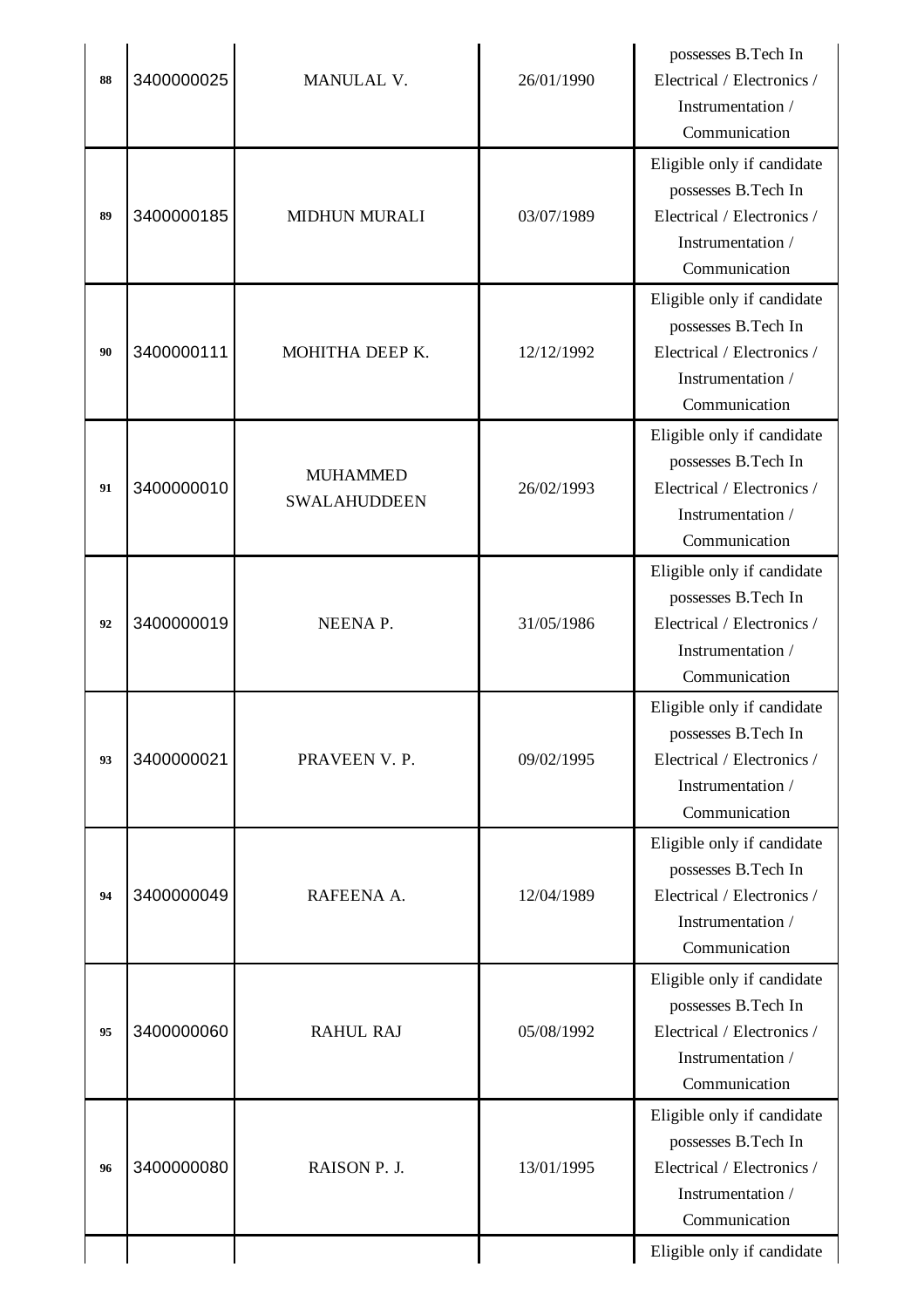| 97  | 3400000081 | RAMYA S.            | 28/08/1990 | possesses B.Tech In<br>Electrical / Electronics /<br>Instrumentation /<br>Communication                               |
|-----|------------|---------------------|------------|-----------------------------------------------------------------------------------------------------------------------|
| 98  | 3400000046 | RESHMA P.           | 22/10/1993 | Eligible only if candidate<br>possesses B.Tech In<br>Electrical / Electronics /<br>Instrumentation /<br>Communication |
| 99  | 3400000218 | RESIKA N. M.        | 04/02/1996 | Eligible only if candidate<br>possesses B.Tech In<br>Electrical / Electronics /<br>Instrumentation /<br>Communication |
| 100 | 3400000131 | ROSHITH P. H.       | 25/03/1991 | Eligible only if candidate<br>possesses B.Tech In<br>Electrical / Electronics /<br>Instrumentation /<br>Communication |
| 101 | 3400000138 | ROSHNA E.           | 24/11/1986 | Eligible only if candidate<br>possesses B.Tech In<br>Electrical / Electronics /<br>Instrumentation /<br>Communication |
| 102 | 3400000226 | ROYCE CHACKO MATHEW | 13/09/1989 | Eligible only if candidate<br>possesses B.Tech In<br>Electrical / Electronics /<br>Instrumentation /<br>Communication |
| 103 | 3400000115 | SANAL NECHIKKATT    | 19/01/1994 | Eligible only if candidate<br>possesses B.Tech In<br>Electrical / Electronics /<br>Instrumentation /<br>Communication |
| 104 | 3400000077 | SANDEEP C.          | 16/07/1998 | Eligible only if candidate<br>possesses B.Tech In<br>Electrical / Electronics /<br>Instrumentation /<br>Communication |
| 105 | 3400000059 | SHABANA BACKER P.   | 10/02/1990 | Eligible only if candidate<br>possesses B.Tech In<br>Electrical / Electronics /<br>Instrumentation /<br>Communication |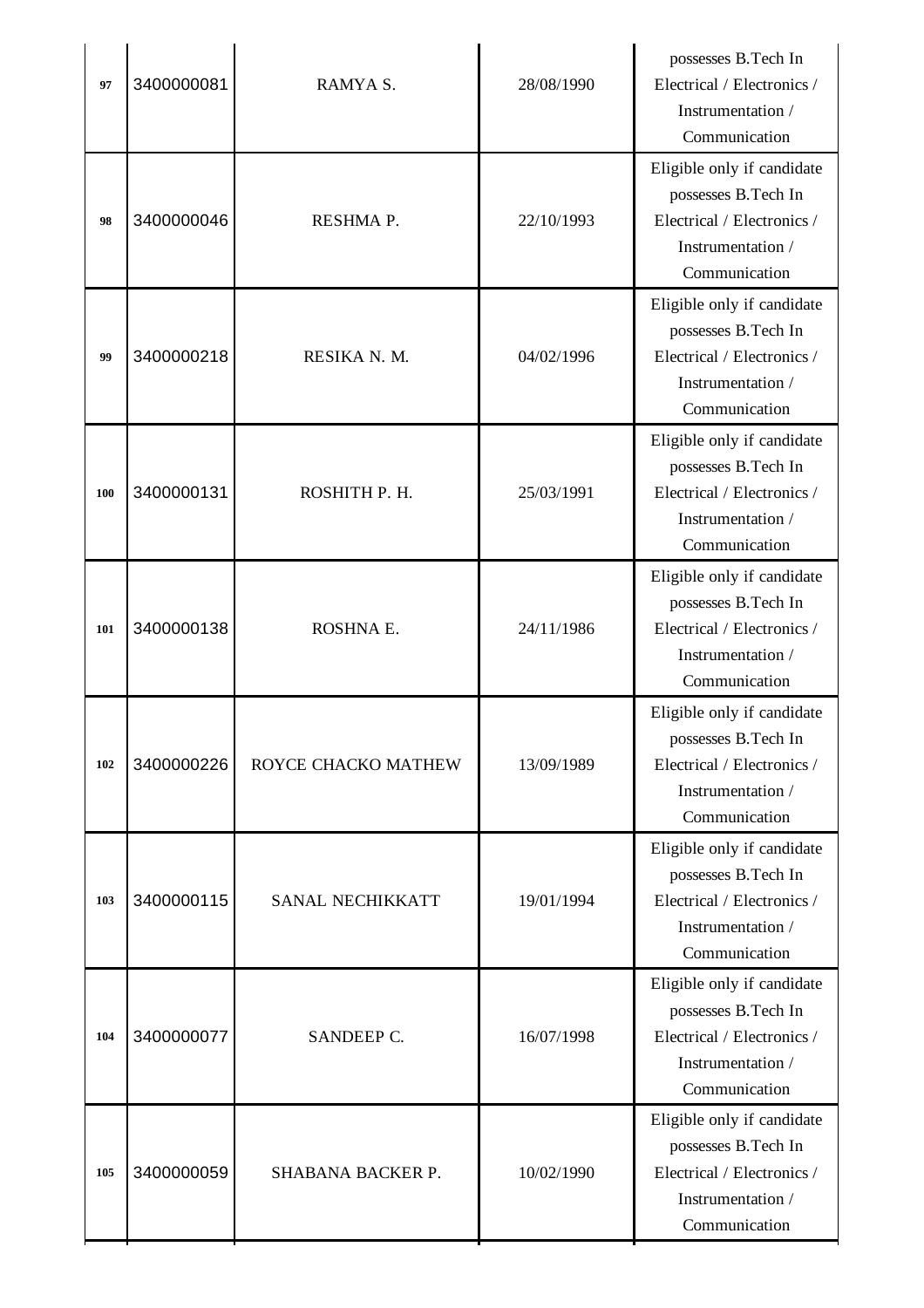| 106 | 3400000074 | <b>SHAHEER ABDULLA</b><br>AHAMMED M. | 23/04/1998 | Eligible only if candidate<br>possesses B.Tech In<br>Electrical / Electronics /<br>Instrumentation /<br>Communication  |
|-----|------------|--------------------------------------|------------|------------------------------------------------------------------------------------------------------------------------|
| 107 | 3400000091 | SHERIN K. ASHARAF                    | 13/05/1993 | Eligible only if candidate<br>possesses B.Tech In<br>Electrical / Electronics /<br>Instrumentation /<br>Communication  |
| 108 | 3400000057 | SHILPA M.                            | 13/03/1998 | Eligible only if candidate<br>possesses B.Tech In<br>Electrical / Electronics /<br>Instrumentation /<br>Communication  |
| 109 | 3400000141 | SILPA B. KRISHNA                     | 01/05/1993 | Eligible only if candidate<br>possesses B.Tech In<br>Electrical / Electronics /<br>Instrumentation /<br>Communication  |
| 110 | 3400000215 | SUDHEESH U.                          | 06/04/1992 | Eligible only if candidate<br>possesses B.Tech In<br>Electrical / Electronics /<br>Instrumentation /<br>Communication  |
| 111 | 3400000136 | <b>TIJO ANTONY</b>                   | 11/05/1993 | Eligible only if candidate<br>possesses B. Tech In<br>Electrical / Electronics /<br>Instrumentation /<br>Communication |
| 112 | 3400000170 | VAISAKH J. B.                        | 01/01/1992 | Eligible only if candidate<br>possesses B.Tech In<br>Electrical / Electronics /<br>Instrumentation /<br>Communication  |
| 113 | 3400000143 | <b>VINEETH CHANDRAN</b>              | 10/08/1992 | Eligible only if candidate<br>possesses B.Tech In<br>Electrical / Electronics /<br>Instrumentation /<br>Communication  |
| 114 | 3400000190 | VINEETH K. K.                        | 27/09/1996 | Eligible only if candidate<br>possesses B.Tech In<br>Electrical / Electronics /<br>Instrumentation /<br>Communication  |